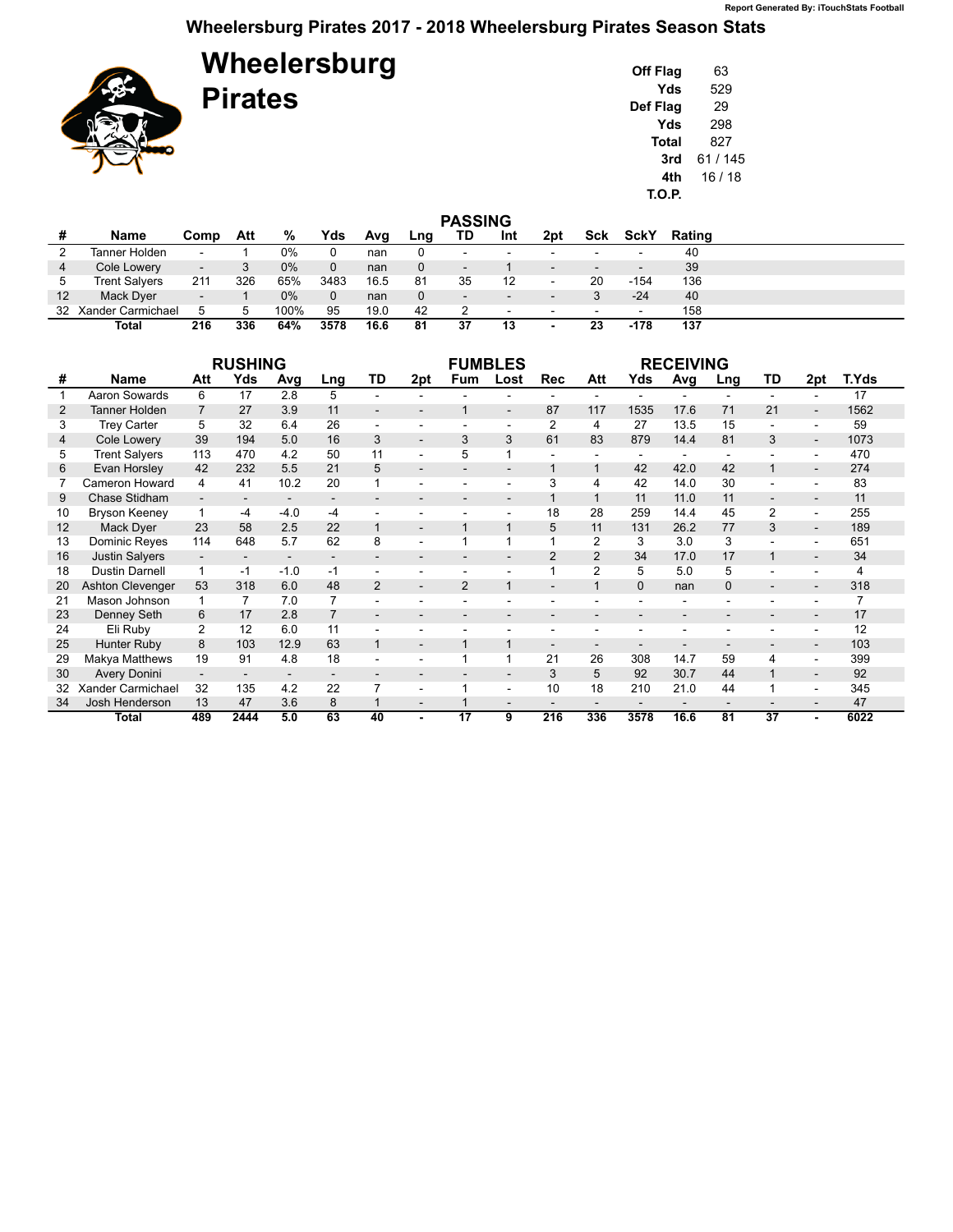## **Wheelersburg Pirates 2017 - 2018 Wheelersburg Pirates Season Stats**

|                |                         | <b>DEFENSE</b>           |                         |                          |                                  |                          |                                            |                          | <b>INTERCEPTION RETURNS</b>                |                          |                          |                                | <b>FUMBLE RETURNS</b>    |                          |                          |                          |                          |
|----------------|-------------------------|--------------------------|-------------------------|--------------------------|----------------------------------|--------------------------|--------------------------------------------|--------------------------|--------------------------------------------|--------------------------|--------------------------|--------------------------------|--------------------------|--------------------------|--------------------------|--------------------------|--------------------------|
| #              | Name                    | Com                      | Tkl                     | Ast                      | Sck                              |                          | QB H PassD                                 | <b>FF</b>                | Int                                        | Yds                      | Avg                      | Lng                            | TD                       | <b>Rec</b>               | Yds                      | Avg                      | TD                       |
| $\mathbf{1}$   | Aaron Sowards           | $\overline{7}$           | 6                       | $\mathbf{1}$             | $\mathbb{L}$                     | $\blacksquare$           | $\sim$                                     | $\Box$                   | $\overline{a}$                             | L.                       | $\omega$                 | $\omega$                       | $\overline{a}$           | $\mathbf{r}$             | $\overline{a}$           | $\overline{a}$           | $\overline{a}$           |
| $\overline{c}$ | <b>Tanner Holden</b>    | 13                       | 11                      | $\overline{2}$           | $\overline{\phantom{0}}$         |                          | $\overline{\phantom{a}}$                   | $\overline{\phantom{a}}$ | $\overline{\mathbf{4}}$                    | 115                      | 28.8                     | 59                             | $\mathbf{1}$             | $\overline{a}$           |                          |                          |                          |
| 3              | <b>Trey Carter</b>      | 16                       | 8                       | 8                        | $\blacksquare$                   | $\mathbf{1}$             | 1                                          | $\blacksquare$           | $\mathbf{1}$                               | 0                        | 0.0                      | $\mathbf 0$                    | $\blacksquare$           | $\omega$                 | $\sim$                   | $\overline{\phantom{a}}$ | $\sim$                   |
| 4              | Cole Lowery             | 39                       | 31                      | 8                        | $\overline{\phantom{a}}$         | $\overline{\phantom{a}}$ | 3                                          | $\mathbf{1}$             | $\mathbf{1}$                               | 10                       | 10.0                     | 10                             | $\overline{\phantom{a}}$ | $\overline{a}$           | $\overline{a}$           | $\overline{\phantom{a}}$ |                          |
| 5              | <b>Trent Salyers</b>    | $\overline{\phantom{a}}$ | $\blacksquare$          | $\blacksquare$           | $\blacksquare$                   | $\overline{\phantom{a}}$ | $\overline{\phantom{a}}$                   | $\mathbf{1}$             | $\overline{\phantom{a}}$                   | $\overline{\phantom{a}}$ | $\overline{\phantom{a}}$ | $\blacksquare$                 | $\overline{\phantom{a}}$ | $\overline{\phantom{a}}$ | $\overline{\phantom{a}}$ | $\overline{\phantom{a}}$ | $\blacksquare$           |
| 6              | Evan Horsley            | 54                       | 29                      | 25                       | 1.0                              | $\mathbf{1}$             | $\overline{\phantom{a}}$                   | $\overline{2}$           | $\overline{\phantom{a}}$                   | $\overline{\phantom{a}}$ | $\blacksquare$           | $\overline{\phantom{a}}$       | $\overline{\phantom{a}}$ | $\overline{\phantom{a}}$ | $\blacksquare$           | $\overline{\phantom{a}}$ |                          |
| 7              | Cameron Howard          | 5                        | 4                       | $\mathbf{1}$             | $\mathbf{r}$                     | $\overline{a}$           | $\overline{2}$                             | $\sim$                   | $\overline{\phantom{a}}$                   | $\blacksquare$           | $\omega$                 | $\sim$                         | ÷.                       | $\overline{a}$           | ÷.                       | $\overline{a}$           |                          |
| 8              | Jeremiah Dempsey        | 8                        | $6\phantom{1}$          | $\overline{2}$           | $\overline{\phantom{a}}$         | $\overline{\phantom{a}}$ | $\overline{\phantom{a}}$                   | $\blacksquare$           | $\mathbf{1}$                               | 35                       | 35.0                     | 35                             | $\mathbf{1}$             | $\mathbf{1}$             | $\mathbf{0}$             | 0.0                      |                          |
| 9              | Chase Stidham           | 32                       | 22                      | 10                       | 5.0                              | $\overline{2}$           | $\overline{\phantom{a}}$                   | 1                        | $\blacksquare$                             | $\blacksquare$           | $\sim$                   | $\blacksquare$                 | $\overline{\phantom{a}}$ | $\sim$                   | $\overline{\phantom{a}}$ | $\overline{a}$           |                          |
| 10             | <b>Bryson Keeney</b>    | 46                       | 33                      | 13                       | ÷,                               | $\mathbf{1}$             | 3                                          | $\Box$                   | $\overline{2}$                             | 8                        | 4.0                      | 8                              | $\overline{a}$           | $\overline{a}$           | $\overline{\phantom{a}}$ | $\overline{a}$           |                          |
| 11             | Corey Maxie             | $\mathbf{1}$             | $\mathbf{1}$            | $\blacksquare$           | $\blacksquare$                   | $\overline{\phantom{a}}$ | $\sim$                                     | $\blacksquare$           | $\overline{\phantom{a}}$                   | $\sim$                   | $\sim$                   | $\overline{\phantom{a}}$       | $\blacksquare$           | $\blacksquare$           | $\blacksquare$           | $\sim$                   | $\blacksquare$           |
| 12             | Mack Dyer               | 3                        | 3                       | $\overline{\phantom{a}}$ | $\overline{\phantom{0}}$         | $\overline{\phantom{a}}$ | $\overline{\phantom{a}}$                   | ÷,                       | $\qquad \qquad \blacksquare$               | $\overline{\phantom{a}}$ | $\overline{\phantom{0}}$ | $\blacksquare$                 | $\overline{a}$           |                          | ٠                        |                          |                          |
| 13             | Dominic Reyes           | 4                        | 4                       | $\blacksquare$           | $\blacksquare$                   | $\overline{\phantom{a}}$ | $\overline{\phantom{a}}$                   | $\blacksquare$           | $\blacksquare$                             | $\blacksquare$           | $\blacksquare$           | $\blacksquare$                 | ÷,                       | $\blacksquare$           | $\overline{\phantom{a}}$ | $\blacksquare$           | $\overline{\phantom{a}}$ |
| 14             | <b>Alan Patrick</b>     | 3                        | $\frac{1}{2}$           | 3                        | $\overline{a}$                   | $\blacksquare$           | $\sim$                                     | L,                       | $\blacksquare$                             | $\blacksquare$           | ÷.                       | $\overline{\phantom{a}}$       |                          |                          | ÷,                       |                          |                          |
| 15             | Chase Grecko            | 3                        | $\overline{2}$          | $\mathbf{1}$             | $\blacksquare$                   | $\blacksquare$           | $\blacksquare$                             | $\sim$                   | $\overline{\phantom{a}}$                   | $\overline{\phantom{a}}$ | $\overline{\phantom{a}}$ | $\sim$                         | $\blacksquare$           | $\sim$                   | $\overline{\phantom{a}}$ |                          |                          |
| 16             | <b>Justin Salyers</b>   | 38                       | 19                      | 19                       | $\overline{\phantom{0}}$         |                          | $\overline{2}$                             | ÷,                       | $\overline{a}$                             | $\overline{a}$           | $\overline{a}$           |                                |                          |                          |                          |                          |                          |
| 17             | Josiah Richendollar     | 2                        | $\overline{2}$          | $\blacksquare$           | $\overline{\phantom{a}}$         | $\overline{\phantom{a}}$ | $\overline{\phantom{a}}$                   | $\blacksquare$           | $\overline{\phantom{a}}$                   | $\overline{\phantom{a}}$ | $\blacksquare$           | $\overline{\phantom{a}}$       | $\overline{\phantom{a}}$ | $\sim$                   | $\overline{\phantom{a}}$ |                          |                          |
| 18             | <b>Dustin Darnell</b>   | $\mathbf{1}$             | $\blacksquare$          | $\mathbf{1}$             | $\overline{\phantom{a}}$         | $\blacksquare$           | $\overline{\phantom{a}}$                   | $\overline{\phantom{m}}$ | $\blacksquare$                             | $\blacksquare$           | $\qquad \qquad =$        | $\overline{\phantom{a}}$       | $\blacksquare$           |                          |                          |                          |                          |
| 20             | Ashton Clevenger        | 4                        | $\overline{2}$          | $\overline{2}$           | $\overline{\phantom{a}}$         | $\overline{\phantom{a}}$ | $\overline{\phantom{a}}$                   | $\blacksquare$           | $\overline{\phantom{a}}$                   | $\overline{\phantom{a}}$ | $\overline{\phantom{a}}$ | $\overline{\phantom{a}}$       | $\blacksquare$           | $\overline{\phantom{a}}$ | $\overline{\phantom{a}}$ | $\blacksquare$           | $\sim$                   |
| 21             | Mason Johnson           | 14                       | 11                      | 3                        | 1.0                              | 1                        | $\overline{\phantom{a}}$                   | $\blacksquare$           | $\overline{\phantom{a}}$                   | $\overline{\phantom{a}}$ | $\overline{a}$           | $\blacksquare$                 | $\blacksquare$           |                          | $\overline{\phantom{m}}$ |                          |                          |
| 22             | Luke Miller             | 5                        | 3                       | 2                        | $\omega$                         | $\overline{\phantom{a}}$ | $\sim$                                     | ä,                       | $\overline{\phantom{a}}$                   | $\sim$                   | $\overline{a}$           | $\overline{a}$                 | ÷.                       | ÷,                       | ä,                       | ÷                        |                          |
| 24             | Eli Ruby                | 6                        | $\overline{4}$          | $\overline{2}$           | 1.0                              | $\mathbf{1}$             | $\overline{\phantom{a}}$                   | $\overline{\phantom{a}}$ | $\blacksquare$                             | $\overline{\phantom{a}}$ | $\blacksquare$           | $\blacksquare$                 | $\blacksquare$           | $\overline{\phantom{a}}$ | $\blacksquare$           | $\blacksquare$           |                          |
| 25             | Hunter Ruby             | $\mathbf{1}$             | $\blacksquare$          | $\mathbf{1}$             | $\omega$                         | ÷.                       | $\overline{\phantom{a}}$                   | ä,                       | $\overline{\phantom{a}}$                   | $\blacksquare$           | $\sim$                   | $\sim$                         | $\overline{\phantom{a}}$ | $\overline{a}$           | $\overline{\phantom{a}}$ |                          |                          |
| 29             | Makya Matthews          | 57                       | 38                      | 19                       | $\blacksquare$                   | $\overline{\phantom{a}}$ | 5                                          | $\overline{\phantom{a}}$ | $\overline{\mathbf{4}}$                    | 97                       | 24.2                     | 70                             | $\mathbf{1}$             | $\overline{\phantom{a}}$ | $\overline{\phantom{a}}$ | $\blacksquare$           |                          |
| 30             | Avery Donini            | 71                       | 51                      | 20                       | 1.0                              | $\mathbf{1}$             | $\overline{2}$                             | $\overline{2}$           | $\mathbf{1}$                               | 18                       | 18.0                     | 18                             | $\overline{a}$           | 2                        | $\mathbf 0$              | 0.0                      | ÷.                       |
| 31             | <b>Adam Vastine</b>     | 5                        | $\overline{4}$          | $\mathbf{1}$             | $\overline{\phantom{a}}$         | $\blacksquare$           | $\overline{\phantom{a}}$                   | $\overline{a}$           | $\blacksquare$                             | $\blacksquare$           | $\overline{\phantom{a}}$ | $\blacksquare$                 | $\overline{a}$           | $\blacksquare$           | $\overline{a}$           | $\blacksquare$           | $\overline{a}$           |
| 32             | Xander Carmichael       | 104                      | 62                      | 42                       | 1.0                              | $\mathbf{1}$             | 3                                          | $\mathbf{1}$             | 3                                          | 22                       | 7.3                      | 22                             | 1                        | $\mathbf{1}$             | 0                        | 0.0                      | $\blacksquare$           |
| 34             | Josh Henderson          | 36                       | 19                      | 17                       | $\frac{1}{2}$                    | $\overline{\phantom{a}}$ | $\mathbf{1}$                               | $\Box$                   | $\blacksquare$                             | $\blacksquare$           | $\blacksquare$           | $\blacksquare$                 | $\overline{a}$           | $\overline{\phantom{a}}$ | $\overline{\phantom{a}}$ | $\blacksquare$           |                          |
| 35             | Lane Charles            | 3                        | 2                       | $\mathbf{1}$             | $\blacksquare$                   | ÷.                       | $\overline{\phantom{a}}$                   | 1                        | $\blacksquare$                             | $\overline{\phantom{a}}$ | $\blacksquare$           | $\overline{\phantom{a}}$       | $\overline{\phantom{a}}$ | $\overline{\phantom{a}}$ | $\overline{\phantom{a}}$ | $\overline{a}$           |                          |
| 38             | Jarret Stamper          | $\overline{2}$           | $\overline{2}$          | ÷.                       | $\overline{\phantom{0}}$         |                          |                                            | ÷,                       | $\qquad \qquad \blacksquare$               | $\overline{\phantom{a}}$ | $\overline{a}$           |                                |                          |                          | ÷,                       |                          |                          |
| 42             | <b>Brady Warner</b>     | 17                       | 13                      | 4                        | $\blacksquare$                   | $\overline{2}$           | 1                                          | $\blacksquare$           | $\overline{\phantom{a}}$                   | $\overline{\phantom{a}}$ | ä,                       | $\blacksquare$                 | $\blacksquare$           | $\sim$                   | $\overline{\phantom{a}}$ | $\overline{a}$           |                          |
| 43             | Jackson Kouns           | $\mathbf{1}$             | $\mathbf{1}$            | $\overline{\phantom{a}}$ | $\blacksquare$                   | $\blacksquare$           | $\blacksquare$                             | $\overline{a}$           | $\blacksquare$                             | $\blacksquare$           | $\overline{a}$           | $\overline{a}$                 | $\overline{\phantom{a}}$ | ÷.                       |                          |                          |                          |
| 50             | Luke May                | 3                        | $\mathbf{1}$            | 2                        | $\overline{\phantom{a}}$         | $\overline{\phantom{a}}$ | $\overline{\phantom{a}}$                   | $\blacksquare$           | $\overline{\phantom{a}}$                   | $\overline{\phantom{a}}$ | $\blacksquare$           | $\overline{\phantom{a}}$       | $\overline{\phantom{a}}$ | $\overline{\phantom{a}}$ | $\blacksquare$           | $\sim$                   | $\blacksquare$           |
| 51             | Caleb Varacalli         | 3                        | $\overline{2}$          | $\mathbf{1}$             | 1.0                              | $\overline{\phantom{a}}$ | $\overline{\phantom{a}}$                   | ÷,                       | $\overline{\phantom{a}}$                   | $\blacksquare$           | $\overline{\phantom{a}}$ | $\overline{\phantom{a}}$       | $\blacksquare$           |                          |                          | ÷,                       |                          |
| 52             | Alex George             | 63                       | 44                      | 19                       | 1.0                              | 3                        | $\sim$                                     | 1                        | $\blacksquare$                             | $\blacksquare$           | $\overline{a}$           | $\overline{a}$                 | $\overline{\phantom{a}}$ | 3                        | 0                        | 0.0                      | $\blacksquare$           |
| 53             | Jeremy Cooper           | 53                       | 23                      | 30                       | 1.0                              | 5                        |                                            | $\overline{\phantom{a}}$ | $\overline{\phantom{a}}$                   | $\overline{\phantom{a}}$ | $\blacksquare$           | $\overline{\phantom{a}}$       | $\overline{\phantom{a}}$ | $\overline{2}$           | $\mathbf 0$              | 0.0                      | $\blacksquare$           |
| 54             | Chris Bailey            | 23                       | 18                      | 5                        | 4.0                              | $\overline{7}$           | $\overline{\phantom{a}}$<br>$\sim$         | $\sim$                   | $\blacksquare$                             | $\sim$                   | $\overline{\phantom{a}}$ | $\sim$                         | $\blacksquare$           | $\overline{a}$           | $\blacksquare$           | ÷                        |                          |
| 57             | Logan Clifford          | $9\,$                    | 5                       | $\overline{\mathbf{4}}$  | ÷,                               | $\overline{\phantom{a}}$ | $\overline{\phantom{a}}$                   | ÷,                       | $\blacksquare$                             | $\overline{\phantom{a}}$ | $\overline{a}$           | $\overline{\phantom{a}}$       | $\blacksquare$           | $\overline{a}$           | $\overline{\phantom{a}}$ |                          |                          |
| 58             | Kaleb Johnson           | 5                        | 4                       | $\mathbf{1}$             |                                  | $\overline{\phantom{a}}$ | $\sim$                                     | 1                        |                                            | $\sim$                   |                          | ٠                              |                          |                          |                          |                          |                          |
| 59             | <b>Kevin Meadows</b>    | $6\,$                    | $\overline{\mathbf{4}}$ | $\overline{2}$           | $\blacksquare$<br>$\blacksquare$ | $\mathbf{1}$             |                                            | $\overline{a}$           | $\overline{\phantom{a}}$<br>$\overline{a}$ | $\blacksquare$           | $\overline{\phantom{0}}$ |                                |                          | $\blacksquare$           | $\overline{a}$           | ÷,                       | $\overline{\phantom{a}}$ |
|                |                         | 89                       | 52                      | 37                       |                                  |                          | $\overline{\phantom{a}}$<br>$\overline{2}$ |                          | $\overline{2}$                             | 37                       | 18.5                     | $\overline{\phantom{a}}$<br>21 | $\overline{\phantom{a}}$ |                          |                          |                          |                          |
| 60             | Evan Dahm               |                          |                         |                          | 2.0                              | $\blacksquare$           |                                            | $\blacksquare$           |                                            |                          |                          |                                | $\overline{\phantom{a}}$ | $\overline{\phantom{a}}$ | $\blacksquare$           | $\overline{\phantom{a}}$ | $\overline{\phantom{a}}$ |
| 63             | Nic Parsley             | 101                      | 56                      | 45                       | 6.0                              | 3                        | $\mathbf{1}$                               | $\overline{a}$           | $\blacksquare$                             | $\overline{\phantom{a}}$ | ÷,                       | $\overline{a}$                 |                          |                          | ÷,                       |                          |                          |
| 65             | <b>Blake Richardson</b> | $\overline{2}$           | $\overline{2}$          | $\blacksquare$           | $\blacksquare$                   | ÷.                       | $\sim$                                     | $\blacksquare$           | $\blacksquare$                             | $\overline{\phantom{a}}$ | $\blacksquare$           | $\overline{\phantom{a}}$       | $\overline{\phantom{a}}$ | $\overline{\phantom{a}}$ | $\overline{\phantom{a}}$ | $\sim$                   |                          |
| 66             | Baylen Haywood          | $\mathbf{1}$             | $\mathbf{1}$            | $\overline{a}$           | $\overline{a}$                   | $\overline{a}$           | $\overline{a}$                             | ÷,                       | $\overline{a}$                             | $\overline{\phantom{a}}$ | $\overline{a}$           | $\overline{a}$                 |                          |                          |                          |                          |                          |
| 67             | Uriah Wilburn           | $\mathbf{1}$             | 1                       | ÷                        | $\overline{\phantom{a}}$         |                          |                                            | L.                       | ٠                                          | ÷                        | ä,                       |                                |                          |                          |                          |                          |                          |
| 68             | Drew Blair              | 5                        | 5                       | $\blacksquare$           |                                  |                          |                                            |                          |                                            |                          |                          |                                |                          |                          | 0                        | 0.0                      |                          |
| 71             | CJ Hall                 | 55                       | 31                      | 24                       | 1.0                              | $\overline{\phantom{a}}$ | $\blacksquare$                             | $\sim$                   | $\overline{\phantom{a}}$                   | $\overline{\phantom{a}}$ | $\overline{\phantom{a}}$ | $\sim$                         | $\overline{\phantom{a}}$ | $\overline{\phantom{a}}$ | $\sim$                   | ٠                        | $\blacksquare$           |
| 72             | Skylan Artessia         | $\mathbf{1}$             | $\mathbf{1}$            | $\overline{\phantom{a}}$ | ÷,                               | $\overline{\phantom{a}}$ | $\overline{\phantom{a}}$                   | $\blacksquare$           | $\overline{\phantom{a}}$                   | $\overline{\phantom{a}}$ | $\overline{\phantom{a}}$ | $\blacksquare$                 | $\overline{\phantom{a}}$ | $\overline{\phantom{a}}$ | $\blacksquare$           | $\overline{\phantom{a}}$ | $\overline{\phantom{a}}$ |
| 74             | Caleb Browning          | 5                        | 3                       | $\overline{2}$           | $\blacksquare$                   | $\overline{\phantom{a}}$ | $\overline{\phantom{a}}$                   | $\overline{2}$           | $\overline{\phantom{a}}$                   | $\overline{\phantom{a}}$ | $\blacksquare$           | $\overline{\phantom{a}}$       | $\overline{\phantom{a}}$ | $\overline{\phantom{a}}$ | $\blacksquare$           | $\overline{\phantom{a}}$ | $\overline{\phantom{a}}$ |
| 75             | Ethan Goode             | $\mathbf{1}$             | $\mathbf{1}$            | $\overline{\phantom{a}}$ | $\overline{\phantom{a}}$         | $\overline{\phantom{a}}$ | $\overline{\phantom{a}}$                   | $\blacksquare$           | $\overline{\phantom{a}}$                   | $\overline{\phantom{a}}$ | $\blacksquare$           | $\overline{\phantom{a}}$       | $\overline{\phantom{a}}$ | $\overline{\phantom{a}}$ | $\overline{\phantom{a}}$ | ٠                        | $\overline{a}$           |
| 84             | <b>Brice Ottney</b>     | $\mathbf{1}$             | $\mathbf{1}$            | $\omega$                 | $\overline{\phantom{a}}$         | $\overline{\phantom{a}}$ | $\sim$                                     | $\sim$                   | $\blacksquare$                             | $\blacksquare$           | $\blacksquare$           | $\overline{a}$                 | $\overline{\phantom{a}}$ | $\overline{\phantom{a}}$ | $\sim$                   | $\overline{a}$           | $\blacksquare$           |
| 88             | Jalen Miller            | $\overline{2}$           | $\overline{2}$          | $\sim$                   | $\overline{\phantom{a}}$         | $\overline{\phantom{a}}$ | $\overline{\phantom{a}}$                   | $\overline{\phantom{a}}$ | $\overline{\phantom{a}}$                   | $\overline{\phantom{a}}$ | $\overline{\phantom{a}}$ | $\overline{\phantom{a}}$       | $\overline{\phantom{a}}$ | $\overline{\phantom{a}}$ | $\overline{\phantom{a}}$ | $\overline{\phantom{a}}$ | $\overline{\phantom{a}}$ |
|                | Total                   | 1031                     | 651                     | 380                      | 26.0                             | 30                       | $\overline{26}$                            | $\overline{13}$          | $\overline{19}$                            | 342                      | 18.0                     | $\overline{70}$                | 4                        | $\overline{10}$          | $\overline{\mathbf{3}}$  | 0.3                      | $\blacksquare$           |

|    |              | <b>FIELD GOALS</b> |     |     |      |     | <b>EXTRA POINTS</b>      |            |     |     |            |  |
|----|--------------|--------------------|-----|-----|------|-----|--------------------------|------------|-----|-----|------------|--|
|    | <b>Name</b>  | FG                 | Att | %   | Ava  | Lna | Blk                      | <b>PAT</b> | Att | %   | <b>BIK</b> |  |
| 88 | Jalen Miller |                    |     | 67% | 28.7 |     | $\overline{\phantom{0}}$ | 70         | 80  | 88% |            |  |
|    | Total        |                    | 12  | 67% | 28.1 |     |                          | 70         | 80  | 88% |            |  |

|                   |                      |                          | <b>KICK RETURNS</b>      |                              |                          |                          |                          | <b>PUNT RETURNS</b>                                                                                                                 |
|-------------------|----------------------|--------------------------|--------------------------|------------------------------|--------------------------|--------------------------|--------------------------|-------------------------------------------------------------------------------------------------------------------------------------|
| #                 | Name                 | Ret                      | Yds                      | Avg                          | Lng                      | TD.                      | FC                       | Yds<br>FC.<br>Avg<br>Ret<br>TD<br>Lng                                                                                               |
| 2                 | Tanner Holden        |                          |                          | 7.0                          |                          |                          |                          | $-0.5$<br>2<br>0<br>-1<br>$\overline{\phantom{0}}$                                                                                  |
| 4                 | Cole Lowery          | $\overline{4}$           | 31                       | 7.8                          | 18                       | $\overline{\phantom{0}}$ | $\overline{\phantom{a}}$ | $\overline{\phantom{0}}$<br>$\overline{a}$<br>$\overline{\phantom{0}}$                                                              |
| $12 \overline{ }$ | Mack Dyer            |                          | 22                       | 22.0                         | 22                       | $\overline{\phantom{a}}$ |                          | $\overline{\phantom{0}}$                                                                                                            |
| 13                | <b>Dominic Reves</b> | $\overline{4}$           | 73                       | 18.2                         | 21                       | $\overline{\phantom{a}}$ | $\overline{\phantom{a}}$ | $\overline{\phantom{0}}$<br>$\overline{\phantom{0}}$                                                                                |
| 16                | Justin Salyers       |                          | 8                        | 8.0                          | 8                        | $\sim$                   | $\overline{\phantom{a}}$ | $\overline{\phantom{a}}$<br>$\overline{\phantom{0}}$<br>$\overline{\phantom{a}}$<br>$\overline{\phantom{0}}$                        |
| 17                | Josiah Richendollar  | $\overline{\phantom{a}}$ | $\overline{\phantom{a}}$ | $\qquad \qquad \blacksquare$ | $\overline{\phantom{a}}$ |                          |                          | 10<br>10.0<br>10<br>$\overline{\phantom{a}}$<br>$\qquad \qquad \blacksquare$                                                        |
| 20                | Ashton Clevenger     | 4                        | 74                       | 18.5                         | 22                       | $\overline{\phantom{0}}$ | $\overline{\phantom{a}}$ | $\overline{\phantom{a}}$<br>$\overline{\phantom{0}}$                                                                                |
| 24                | Eli Ruby             | $\overline{\phantom{a}}$ | $\overline{\phantom{0}}$ | $\overline{a}$               | $\overline{\phantom{0}}$ |                          |                          | 30<br>15.0<br>$\overline{2}$<br>30<br>$\sim$                                                                                        |
| 29                | Makya Matthews       | 6                        | 121                      | 20.2                         | 36                       |                          |                          | 27<br>412<br>58<br>15.3<br>5                                                                                                        |
| 30                | Avery Donini         |                          | $\Omega$                 | 0.0                          | $\Omega$                 | $\overline{\phantom{0}}$ | $\overline{\phantom{a}}$ | $\overline{\phantom{0}}$<br>$\overline{a}$<br>$\overline{\phantom{0}}$<br>$\overline{\phantom{0}}$<br>$\overline{\phantom{0}}$      |
| 32                | Xander Carmichael    |                          | 0                        | 0.0                          | $\mathbf{0}$             | $\sim$                   | $\overline{\phantom{a}}$ | $\overline{\phantom{0}}$<br>$\overline{\phantom{0}}$<br>$\overline{\phantom{0}}$<br>-<br>$\overline{\phantom{0}}$                   |
| 88                | Jalen Miller         |                          | $\Omega$                 | 0.0                          | $\Omega$                 | $\overline{\phantom{0}}$ | $\overline{\phantom{a}}$ | $\overline{\phantom{0}}$<br>$\overline{\phantom{0}}$<br>$\qquad \qquad$<br>$\overline{\phantom{0}}$<br>$\qquad \qquad \blacksquare$ |
|                   | <b>Total</b>         | 26                       | 377                      | 14.5                         | 41                       |                          |                          | 88<br>451<br>5.1<br>58<br>2                                                                                                         |